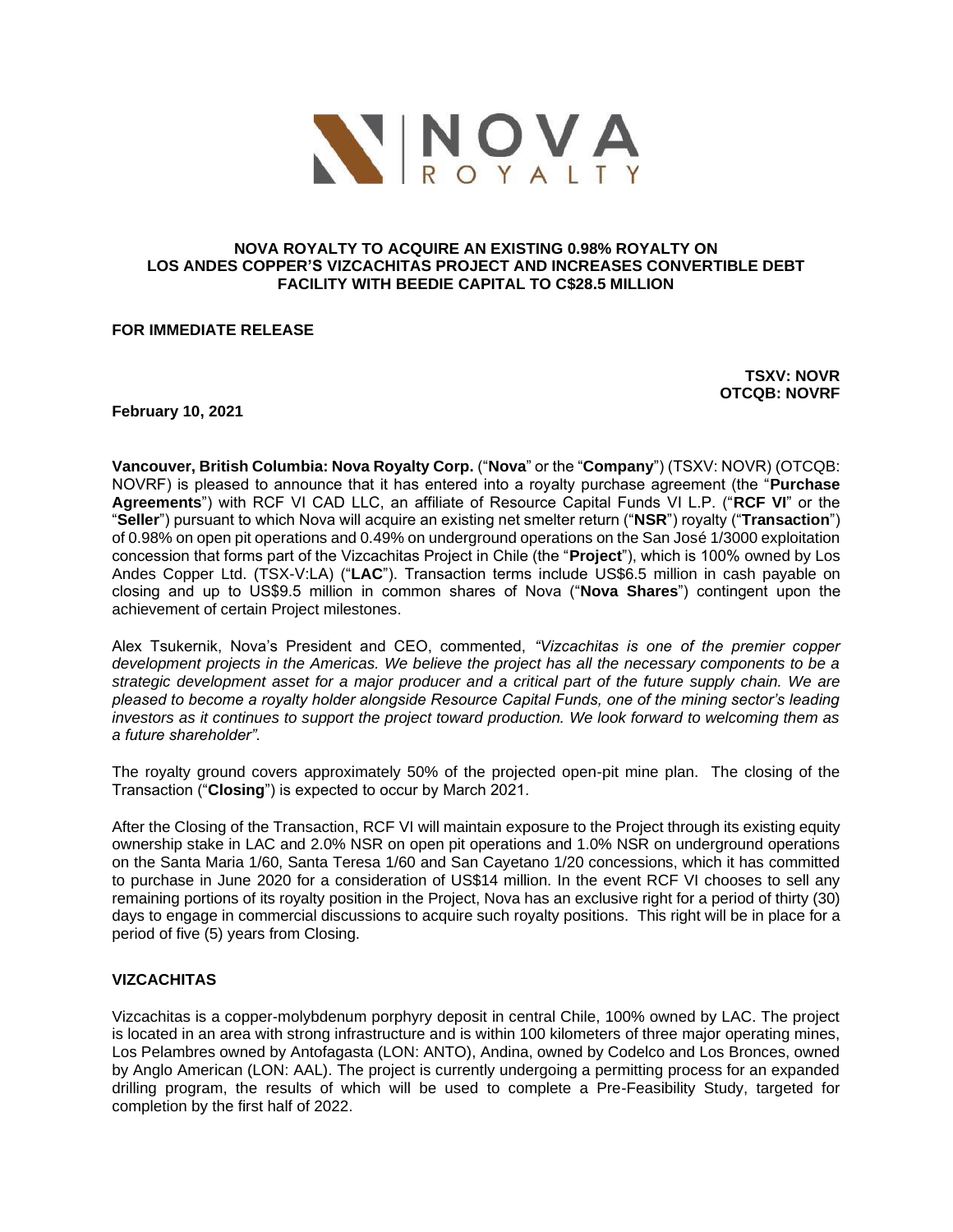In June 2019, LAC completed a Preliminary Economic Assessment ("**PEA**"), outlining a 45-year open-pit mine life at a throughput of 110,000 tonnes per day. The economic highlights of the PEA are shown below [1]:

- Copper price: US\$ 3.00/lb
- IRR: 20.7%
- After-Tax NPV @8%: US\$ 1.8 billion
- After-Tax NPV @5%: US\$ 3.2 billion
- Payback period: 3.4 years from initial operations; 5.4 years from initial construction
- High-grade starter pit: 0.53% CuEq average headgrade to mill over first 5 years of operations
- C1 Cash Cost (net of by-product credits): US\$ 1.36/lb for first 8 years of operation; US\$ 1.58/lb for Life-of-Mine
- Measured & Indicated Resource: 1,284 million tonnes at a copper grade of 0.40% and a copper equivalent grade of 0.45% (0.25% copper cut-off) with
	- o 11.2 billion lbs of copper
	- o 400 million lbs of molybdenum
	- o 43.4 million ounces of silver
- Inferred Resources: 789 million tonnes at a copper grade of 0.34% and a copper-equivalent grade of 0.39% with 5.9 billion lbs of copper, 221 million lbs of molybdenum and 22 million oz of silver
- Metallurgical test work has indicated high recoveries of clean copper concentrate
- No off-take encumbrances
- Preliminary Feasibility Study to be completed in fourth quarter of 2021
- Production expected by approximately 2025 to 2026
- Local and regional infrastructure in existence
- Active social program working with local communities

Note 1: Please see technical report titled "Preliminary Economic Assessment for the Vizcachitas Copper/Molybdenum Project V Region, Chile" and dated June 13, 2019. The PEA is considered preliminary in nature and includes inferred mineral resources that are considered too speculative geologically to have the economic considerations applied to them that would enable them to be categorized as mineral reserves, and there is no certainty that the PEA will be realized. Mineral resources that are not mineral reserves do not have demonstrated economic viability.

#### Map of Vizcachitas Mine Plan

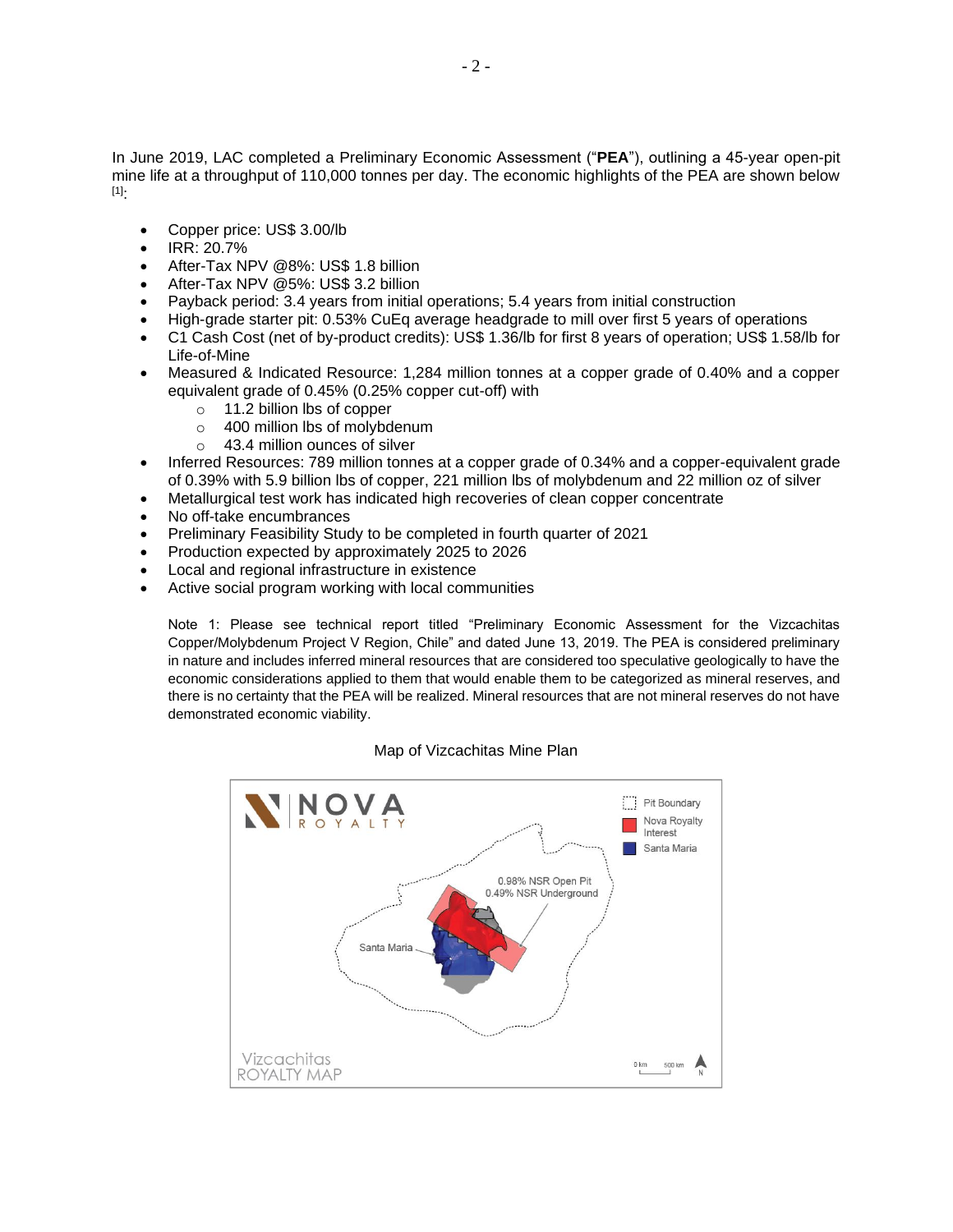### **TRANSACTION**

The purchase price includes upfront consideration of US\$6.5 million in cash and the issuance of Nova Shares with the values set forth below upon achievement of the following milestones on the Project: (i) US\$1,750,000 upon issuance of a valid Resolución de Calificación Ambiental ("RCA"), an environmental permit that allows drilling activities regarding the Project, and an additional US\$1.750,000 upon issuance of the other permits required by the RCA to commence the execution of drilling on the Project; (ii) US\$1,500,000 upon the disclosure of a pre-feasibility study prepared in accordance with National Instrument 43-101 *Standards of Disclosure for Mineral Projects* with respect to the Project and which includes the Concession; and (iii) US\$4,500,000 upon the first to occur of: (A) LAC or its successors or assigns makes a fully-financed construction decision on the Project (or any part thereof that includes the Concession); (B) LAC or its successors or assigns enters into an earn-in transaction with respect to the Project (or any part thereof that includes the Concession) or for LAC itself, with a third party, for a minimum interest of 51%; or (C) LAC or its successors or assigns sells the Project (or any part thereof that includes the Concession) or LAC to an arms' length third party.

The Nova Shares will be issued at a price per Nova Share that will be determined based on the 30-day volume weighted average trading price of the Nova Shares at the time of issuance. Nova has agreed to pay a finder's fee to an arm's length person totaling US\$160,000 of the transaction value to be paid at Closing based on a volume weighted average trading price of the common shares of the Company prior to the date of Closing (subject to the acceptance of the TSX Venture Exchange, the "**TSXV**").

# **BEEDIE CAPITAL FACILITY**

Nova is also pleased to announce that it has entered into an amended and restated convertible loan agreement ("**Loan Facility**") with Beedie Capital for acquisition of new royalties. The initial Loan Facility and the amendment will together provide for:

- Conversion of the existing C\$3.5 million under the Loan Facility;
- Draw down of an additional C\$5M under the initial Loan Facility with a new conversion price of C\$5.67 based on a 20% premium to the 30-day volume weighted average price on the TSXV calculated as of February 9, 2021 in accordance with the terms of the Loan Facility;
- Increase of remaining facility from C\$4.5 million by C\$15.5 million for total available capital of C\$20 million under the Loan Facility; and
- Increases Beedie Capital's total commitment to C\$32.5 million (including prior equity investments) under the Loan Facility.

The initial Loan Facility included a C\$13 million loan facility, of which C\$3.5 million was previously drawn by Nova on October 7, 2020. The Loan Facility is subject to customary closing conditions including the acceptance of the TSXV and is expected to close on or about February 12, 2021.

Please see Nova's news release dated October 1, 2020 for additional information on the Loan Facility.

### **Qualified Person**

Technical information contained in this news release originates in the public disclosure set out above and has been reviewed and approved by Christian Rios, AIPG Certified Professional Geologist, Advisor to Nova and a Qualified Person as defined in National Instrument 43-101 Standards of Disclosure for Mineral Projects.

# **About Nova**

Nova is a royalty company focused on providing investors with exposure to the key building blocks of clean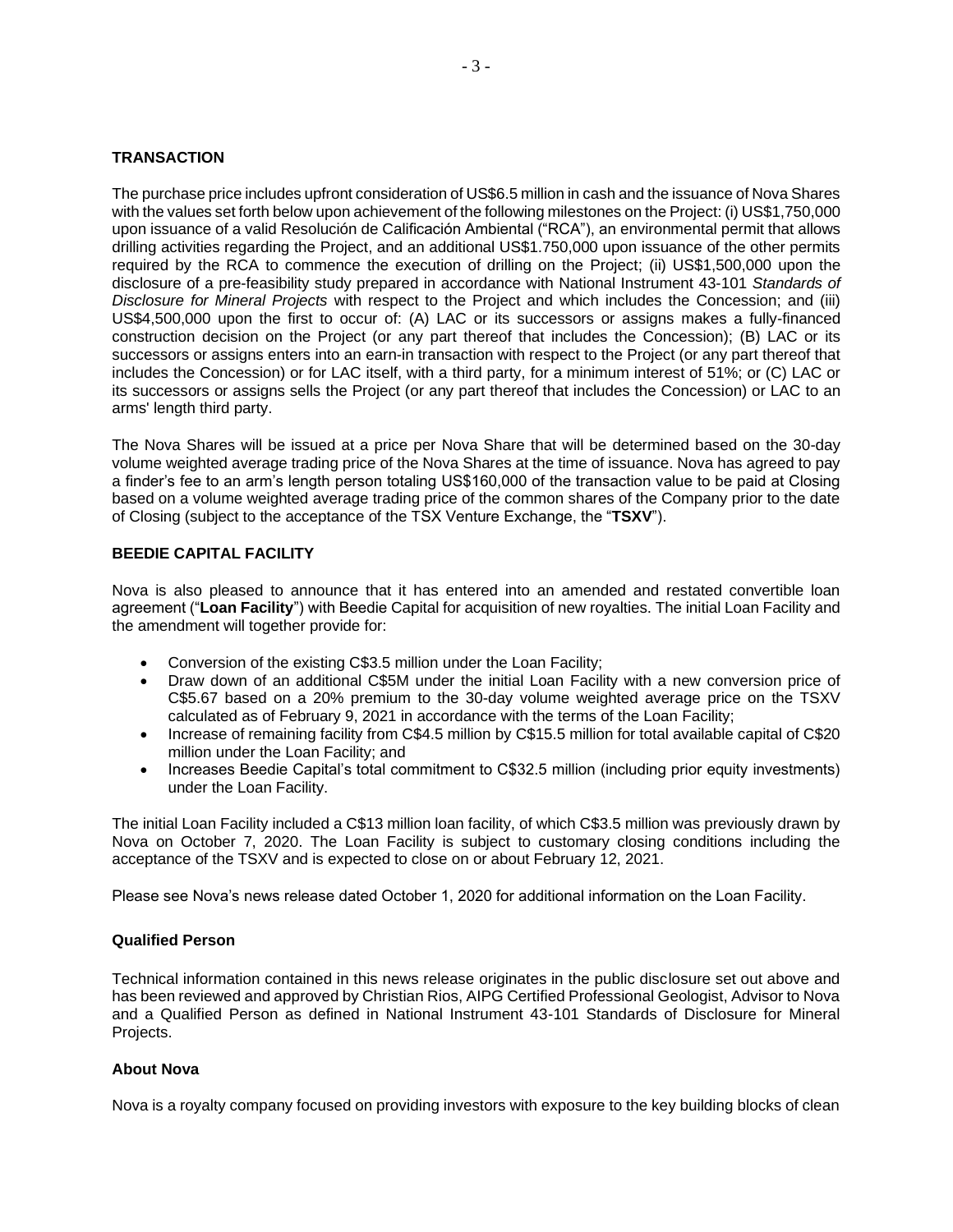energy – copper and nickel. The Company is headquartered in Vancouver, British Columbia and is listed on the TSXV under the trading symbol "NOVR".

# **About RCF**

RCF is a group of commonly managed private equity funds, established in 1998 with a mining sector specific investment mandate spanning all hard mineral commodities and geographic regions. Since inception, RCF has supported 198 mining companies, with projects located in 51 countries and across 32 commodities. RCF aims to partner with companies to build strong, successful and sustainable businesses and in doing so, strives to earn superior returns for all shareholders. Further information about RCF can be found on its website [\(www.resourcecapitalfunds.com\)](http://www.resourcecapitalfunds.com/).

# **About Beedie Capital**

Beedie Capital is the family office investment arm of Beedie Group, the largest private industrial owner, developer and property manager in Western Canada. Beedie Capital partners with ambitious operators of high-growth public and private companies across a variety of industry sectors in North America. Please visit beedie.ca/capital for more information.

# **ON BEHALF OF NOVA ROYALTY CORP.,**

(signed) "Alex Tsukernik"

President and Chief Executive Officer Phone: (604) 696-4241 Email: [info@novaroyalty.com](mailto:info@novaroyalty.com) Website: [www.novaroyalty.com](http://www.novaroyalty.com/)

*Neither the TSX Venture Exchange nor its Regulation Service Provider (as that term is defined in the policies of the TSX Venture Exchange) accepts responsibility for the adequacy or accuracy of this release.*

### *TECHNICAL AND THIRD-PARTY INFORMATION*

*Except where otherwise stated, the disclosure in this press release relating to the Vizchachitas project is based on information publicly disclosed by the owners or operators of this property and information/data available in the public domain as at the date hereof and none of this information has been independently verified by Nova. Specifically, as a royalty holder, Nova has limited, if any, access to the property subject to the NSR. Although Nova does not have any knowledge that such information may not be accurate, there can be no assurance that such third party information is complete or accurate. Some information publicly reported by the operator may relate to a larger property than the area covered by the NSR. Nova's royalty interests often cover less than 100% and sometimes only a portion of the publicly reported mineral reserves, mineral resources and production of a property.*

### *Cautionary Note Regarding Forward-Looking Statements*

*This press release contains "forward-looking information" and "forward-looking statements" within the meaning of applicable securities legislation. The forward-looking statements herein are made as of the date of this press release only, and the Company does not assume any obligation to update or revise them to reflect new information, estimates or opinions, future events or results or otherwise, except as required by applicable law. Often, but not always, forward-looking statements can be identified by the use of words such as "plans", "expects", "is expected", "budgets", "scheduled", "estimates", "forecasts", "predicts", "projects", "intends", "targets", "aims", "anticipates" or "believes" or variations (including negative variations) of such*  words and phrases or may be identified by statements to the effect that certain actions "may", "could", "should", *"would", "might" or "will" be taken, occur or be achieved. Forward-looking information in this press release includes, but is not limited to, closing of the acquisitions of the NSR; exploration and expansion potential,*